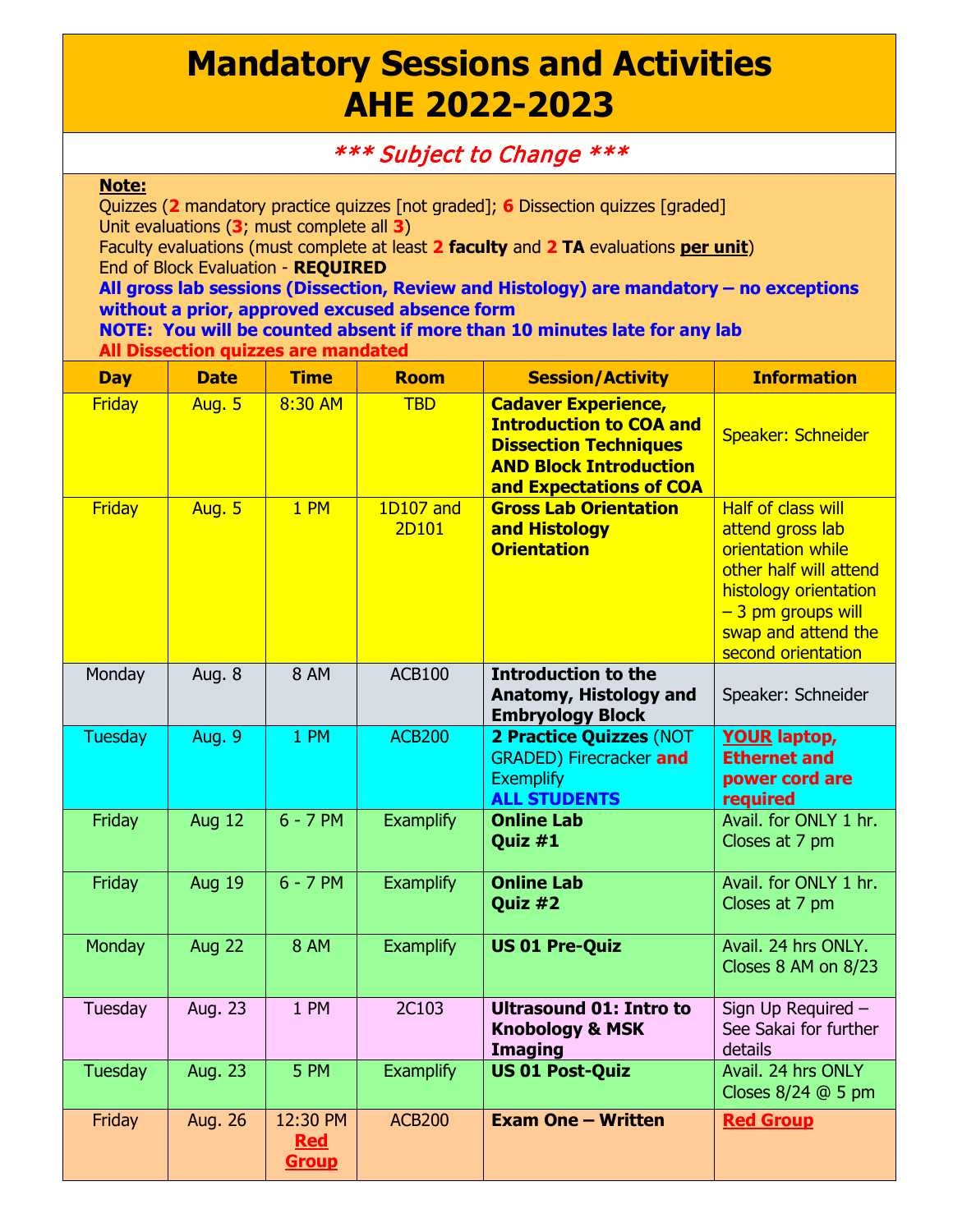| Friday                       | Aug. 26        | 12:30 PM                                    | 1D107                     | <b>Exam One - Practical</b>                        | <b>Black Group</b>                                     |
|------------------------------|----------------|---------------------------------------------|---------------------------|----------------------------------------------------|--------------------------------------------------------|
|                              |                | <b>Black</b><br><b>Group</b>                | <b>Gross Lab</b>          |                                                    |                                                        |
| Friday                       | <b>Aug. 26</b> | $\sim$ 3 PM<br><b>Red</b><br><b>Group</b>   | 1D107<br><b>Gross Lab</b> | <b>Exam One - Practical</b>                        | <b>Red Group</b>                                       |
| Friday                       | <b>Aug. 26</b> | $\sim$ 3 PM<br><b>Black</b><br><b>Group</b> | <b>ACB200</b>             | <b>Exam One - Written</b>                          | <b>Black Group</b>                                     |
| <b>Available thru MedHub</b> |                |                                             |                           | Completion of Evaluations<br>for Unit One          | See Sakai calendar<br>for availability                 |
| Wednesday                    | <b>Aug. 31</b> | 1:30 PM                                     | <b>Small Groups</b>       | P3/Docs/COA<br><b>Combined Session</b>             | See P3/Docs Sakai<br>site for more<br>information      |
| Thursday                     | Sept 1         | <b>8 AM</b>                                 | <b>Examplify</b>          | <b>US 02 Pre-Quiz</b>                              | Avail. 24 hrs ONLY.<br>Closes 8 AM on 9/02             |
| Friday                       | Sept. 2        | 9:30 AM                                     | 2C103                     | <b>Ultrasound 2: Thyroid</b>                       | Sign Up Required -<br>See Sakai for further<br>details |
| Friday                       | Sept 2         | <b>12 PM</b>                                | <b>Examplify</b>          | <b>US 02 Post Quiz</b>                             | Avail. 24 hrs ONLY.<br>Closes 12 PM on 9/03            |
| Friday                       | Sept. 2        | 6 PM                                        | <b>Examplify</b>          | <b>Online Lab</b><br>Quiz #3                       | Avail. for ONLY 1 hr.<br>Closes at 7 pm                |
| Friday                       | Sept. 9        | 6 PM                                        | <b>Examplify</b>          | <b>Online Lab</b><br>Quiz #4                       | Avail. for ONLY 1 hr.<br>Closes at 7 pm                |
| Friday                       | Sept. 16       | 12:30 PM<br><b>Red</b><br><b>Group</b>      | 1D107<br><b>Gross Lab</b> | <b>Exam Two - Practical</b>                        | <b>Red Group</b>                                       |
| Friday                       | Sept. 16       | 12:30 PM<br><b>Black</b><br><b>Group</b>    | <b>ACB200</b><br>2D101    | <b>Exam Two - Written</b>                          | <b>Black Group</b>                                     |
| Friday                       | Sept. 16       | $\sim$ 3 PM<br><b>Red</b><br><b>Group</b>   | <b>ACB200</b><br>2D101    | <b>Exam Two - Written</b>                          | <b>Red Group</b>                                       |
| Friday                       | Sept. 16       | $\sim$ 3 PM<br><b>Black</b><br><b>Group</b> | 1D107<br><b>Gross Lab</b> | <b>Exam Two - Practical</b>                        | <b>Black Group</b>                                     |
| <b>Available thru MedHub</b> |                |                                             | <b>None</b>               | Completion of Evaluations<br>for Unit Two          | See Sakai calendar<br>for availability                 |
| <b>Tuesday</b>               | Sept 20        | <b>8 AM</b>                                 | <b>Examplify</b>          | <b>US 03 Pre-Quiz</b>                              | Avail. 24 hrs ONLY.<br>Closes 8 AM on 9/21             |
| Wednesday                    | Sept. 21       | 1 PM                                        | SimLife<br>Center         | <b>Ultrasound 3: Liver, Gall</b><br><b>Bladder</b> | Group A                                                |